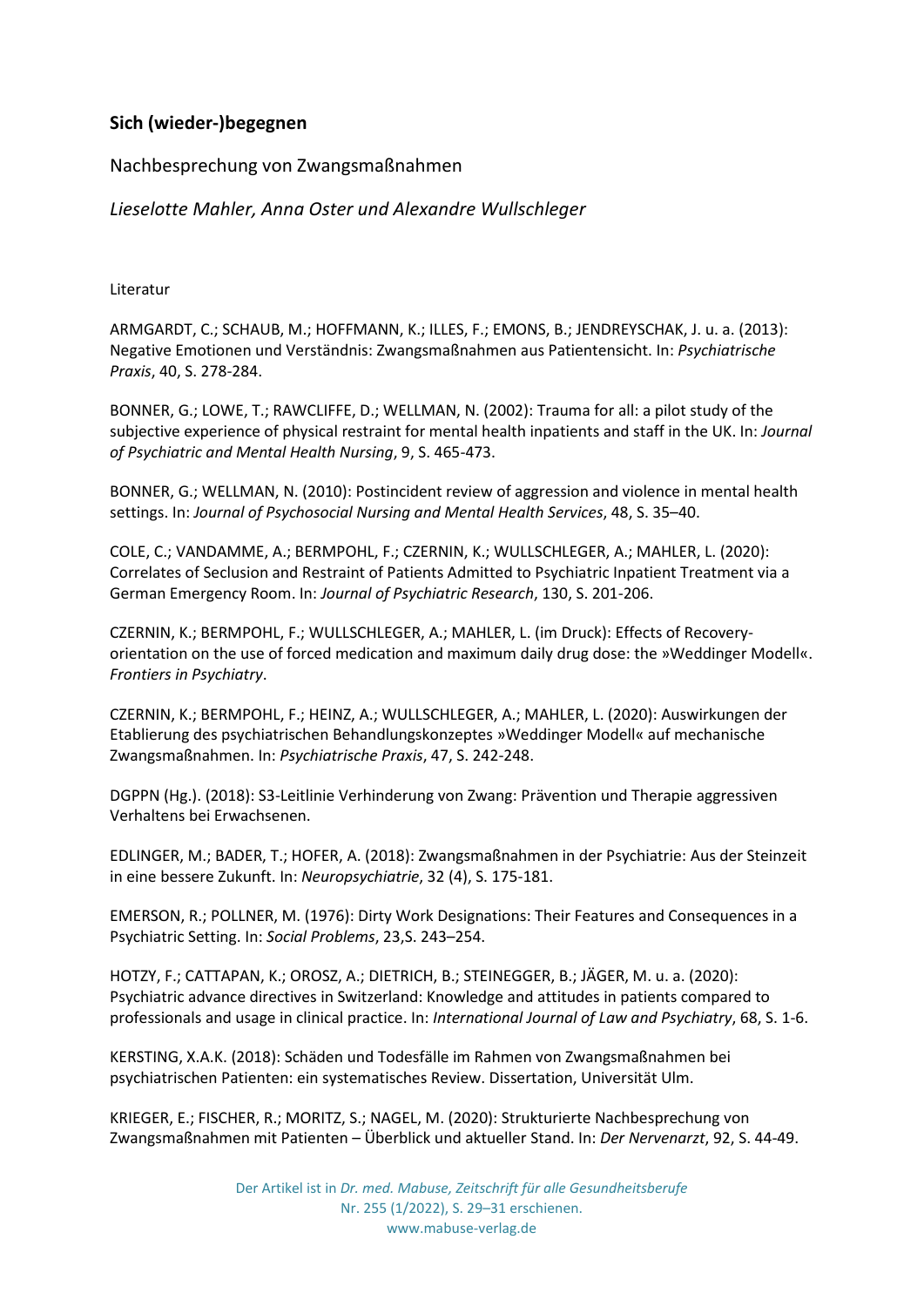LEITER, M.; HARVIE, P. (1996): Burnout among mental health workers: a review and a research agenda. In: *International Jounal of Social Psychiatry*, 42, S. 90-101.

MAHLER, L.; OSTER, A.; VANDAMME, A. (2021): Das Weddinger Modell: Beziehungsförderung und Zwangsvermeidung in der Behandlung von Menschen mit Psychosen. *Nervenheilkunde*, 40 (06), S. 430-435.

MAHLER, L.; HEINZ, A.; JARCHOV-JÀDI, I.; BERMPOHL, F.; MONTAG, C.; WULLSCHLEGER, A. (2019a): Therapeutische Haltung und Strukturen in der (offenen) Akutpsychiatrie: Das Weddinger Modell. In: *Der Nervenarzt*, 7, S. 700-704.

MAHLER L.; WULLSCHLEGER A.; WILFER A.; NIETERT, M.; GERVINK A. (2017): Leitfaden zur Nachbesprechung von Zwangsmaßnahmen. Veröffentlicht in: Wullschleger, A.; Vandamme, A.; Ried, J.; Pluta, M.; Montag, C.; Mahler, L. (2019): Standardisierte Nachbesprechung von Zwangsmaßnahmen auf psychiatrischen Akutstationen: Ergebnisse einer Pilotstudie. In: *Psychiatrische Praxis*, 46, S. 128-134. https://doi.org/10.1055/a-0651-6812

MAHLER, L.; JARCHOV-JÁDI, I.; MONTAG, C.; GALLINAT, J. (2014): Das Weddinger Modell: Resilienzund Ressourcenorientierung im klinischen Kontext. Köln: Psychiatrie-Verlag.

MIELAU, J.; ALTUNBAY, J.; LEHMANN, A.; BERMPOHL, F.; HEINZ, A.; MONTAG, C. (2018): The influence of coercive measures on patients' stances towards psychiatric institutions. In: *International Journal of Psychiatry in Clinical Practice*, 22, S. 115-122.

MONTEMAGNI, C.; BADA, A.; CASTAGNA, F.; FRIERI, T.; ROCCA, G.; SCALESE, M. u. a. (2011): Predictors of compulsory admission in schizophrenia-spectrum patients: Excitement, insight, emotion perception. In: *Progress in Neuro-Psychopharmacology & Biological Psychiatry*, 35, S. 137-145.

NEEDHAM, I. (2008): Psychiatrische Pflege, psychische Gesundheit und Recovery. In: C. Abderhalden; I. Needham; M. Schulz; S. Schoppmann; H. Stefan (Hg.): Unterostendorf: IBICURA, S. 177.

SAMW (Schweizerische Akademie der Medizinischen Wissenschaften) (2018): Zwangsmassnahmen in der Medizin, online verfügbar unter: file:///C:/Users/martina/Downloads/richtlinien\_samw\_zwangsmassnahmen.pdf (26.10.2021).

RAKHMATULLINA, M.; TAUB, A.; JACOB, T. (2013): Morbidity and mortality associated with the utilization of restraints: A Review of Literature. In: *The Psychiatric Quarterly*, 84, S. 499-512.

THEODORIDOU, A.; SCHLATTER, F.; AJDACIC, V.; RÖSSLER, W.; JÄGER, M. (2012): Therapeutic relationship in the context of perceived coercion in psychiatric population. In: *Psychiatry Research* 200, S. 939-944.

VAN DER POST, LF.; PEEN, J.; VISCH, I.; MULDER, C.; BEEKMAN, A. T.; DEKKER, J. J. (2014): Patient perspectives and the risk of compulsory admission: The Amsterdam study of acute psychiatry V. In: *The International Journal of Social Psychiatry* 60, S. 125-133.

WULLSCHLEGER, A.; VANDAMME, A.; MIELAU, J.; STOLL, L.; HEINZ, A. u.a. (2021): Effect of standardized post-coercion review on subjective coercion– results of a randomized-controlled trial. In*: European Psychiatry*, in Druck.